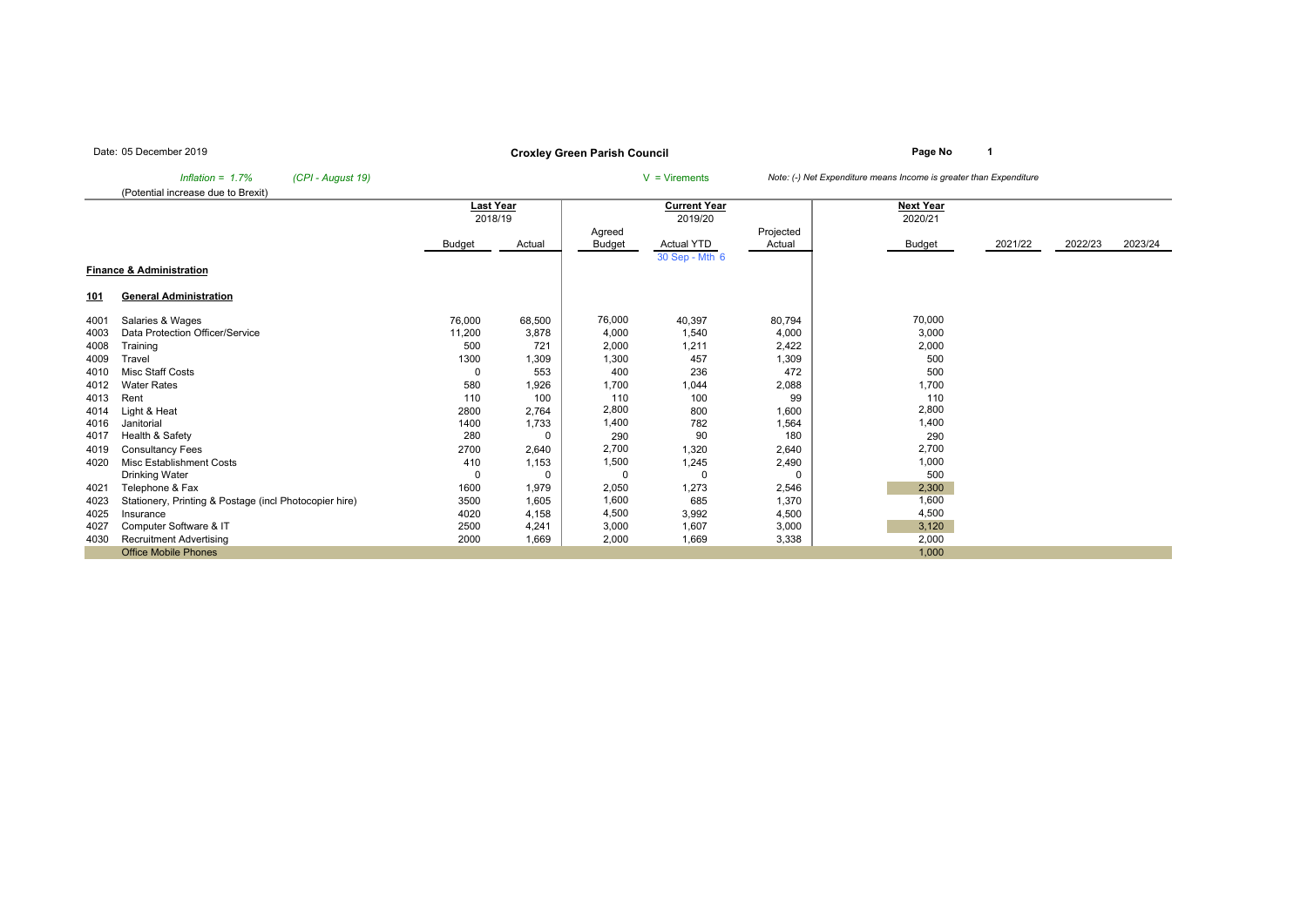## **Page No <sup>2</sup> Croxley Green Parish Council**

|                                                              |                                                                                                                                                                                                                                  | <b>Last Year</b><br>2018/19<br><b>Budget</b>        | Actual                                                                   | Agreed<br><b>Budget</b>                                             | <b>Current Year</b><br>2019/20<br>Actual YTD          | Projected<br>Actual                                 | <b>Next Year</b><br>2020/21<br><b>Budget</b>                        | 2021/22  | 2022/23        | 2023/24        |
|--------------------------------------------------------------|----------------------------------------------------------------------------------------------------------------------------------------------------------------------------------------------------------------------------------|-----------------------------------------------------|--------------------------------------------------------------------------|---------------------------------------------------------------------|-------------------------------------------------------|-----------------------------------------------------|---------------------------------------------------------------------|----------|----------------|----------------|
|                                                              |                                                                                                                                                                                                                                  |                                                     |                                                                          |                                                                     | 30 Sep - Mth 6                                        |                                                     |                                                                     |          |                |                |
| 4036<br>4037<br>4046<br>4151<br>4155<br>4156<br>4157<br>4158 | <b>Property Maintenance</b><br>Grounds Maintenance<br><b>Equipment Purchased</b><br><b>Bank Charges</b><br>Legal Fees<br>Audit Fees - External<br>Audit Fees - Internal<br><b>Accountancy Fees</b>                               | 750<br>50<br>0<br>0<br>5,000<br>1,000<br>940<br>910 | 1,811<br>$\mathbf 0$<br>256<br>1,106<br>$\mathbf 0$<br>800<br>860<br>841 | 2,000<br>50<br>$\mathbf 0$<br>1,100<br>5,000<br>1,000<br>940<br>900 | 1,057<br>8<br>254<br>0<br>$\mathsf 0$<br>$-43$<br>245 | 2,114<br>16<br>0<br>508<br>0<br>1,000<br>940<br>910 | 2,000<br>50<br>$\mathbf 0$<br>1,100<br>5,000<br>1,000<br>940<br>930 |          |                |                |
|                                                              | Balancing figure (Council's Charity Expenditure)<br>Tfr from Reserves re Salaries<br>Tfr from Reserves re Advertising for new Clerk<br>Tfr from Reserves (ex Data Protection 2018)<br>Tfr from Reserves (if required Legal Fees) | $-3,000$<br>$-7,000$<br>0<br>$\mathbf 0$            |                                                                          | $-7,000$<br>$-2,000$<br>$-4,000$<br>$-5,000$                        |                                                       | 0<br>0<br>0<br>$\Omega$                             | $\mathbf 0$<br>$-3,000$<br>$-5,000$                                 |          |                |                |
|                                                              | <b>OverHead Expenditure</b>                                                                                                                                                                                                      | 109,550                                             | 104,603                                                                  | 100,340                                                             | 59,969                                                | 119,900                                             | 103,040                                                             | $\Omega$ | $\overline{0}$ | $\overline{0}$ |
|                                                              |                                                                                                                                                                                                                                  |                                                     |                                                                          |                                                                     |                                                       |                                                     |                                                                     |          |                |                |
| 1001<br>1076                                                 | <b>Rent Recieved</b><br>Precept                                                                                                                                                                                                  | 10<br>302,160                                       | $\mathbf 0$<br>302,160                                                   | $\mathbf 0$<br>304,663                                              | $\mathbf 0$<br>152,332                                | 10<br>302,160                                       | 10<br>313,790                                                       | 10       | 10             | 10             |
| 1080                                                         | Miscellaneous Income (TRDC Grant)                                                                                                                                                                                                | 0                                                   |                                                                          | $\Omega$                                                            | $\mathbf 0$                                           | $\Omega$                                            |                                                                     | 0        | $\mathbf 0$    | $\mathbf 0$    |
| 1090                                                         | <b>Interest Received</b>                                                                                                                                                                                                         | 60                                                  | 485                                                                      | 260                                                                 | 22                                                    | 44                                                  | 260                                                                 |          |                |                |
|                                                              | <b>Total Income</b>                                                                                                                                                                                                              | 302,230                                             | 302,645                                                                  | 304,923                                                             | 152,354                                               | 302,214                                             | 314,060                                                             | 10       | 10             | 10             |
|                                                              | 101<br><b>Net Expenditure</b>                                                                                                                                                                                                    | $-192,680$                                          | $-198,042$                                                               | $-204,583$                                                          | $-92,385$                                             | $-182,314$                                          | $-211,020$                                                          | $-10$    | $-10$          | $-10$          |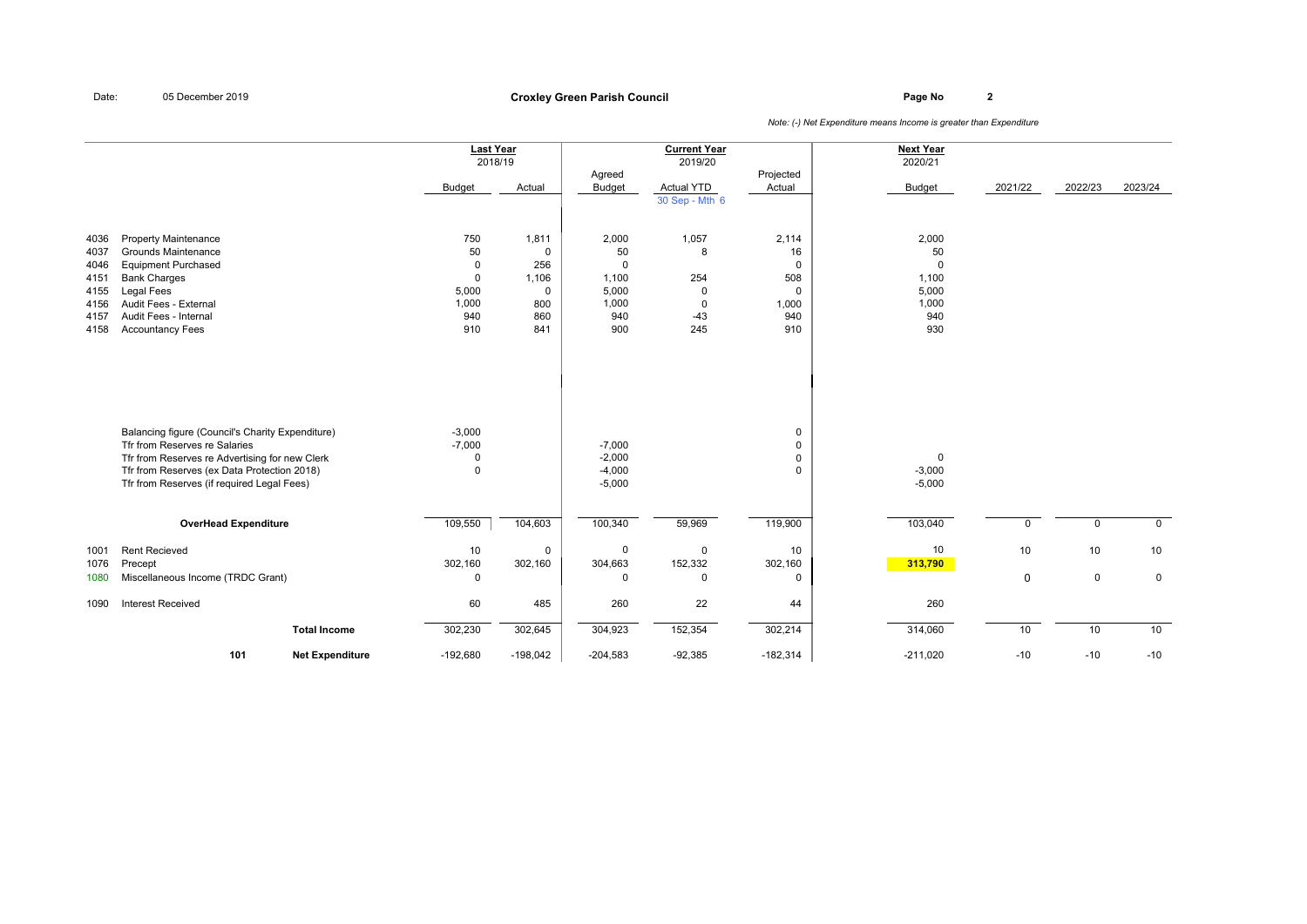# **Page No <sup>3</sup> Croxley Green Parish Council**

|                                      |                                                                                                                                                                        |                        | <b>Last Year</b>                      | 2018/19                      |                                       | <b>Current Year</b><br>2019/20      |                                      | <b>Next Year</b><br>2020/21           |         |         |          |
|--------------------------------------|------------------------------------------------------------------------------------------------------------------------------------------------------------------------|------------------------|---------------------------------------|------------------------------|---------------------------------------|-------------------------------------|--------------------------------------|---------------------------------------|---------|---------|----------|
| <u>102</u>                           | <b>Local Democracy</b>                                                                                                                                                 |                        | <b>Budget</b>                         | Actual                       | Agreed<br>Budget                      | <b>Actual YTD</b><br>30 Sep - Mth 6 | Projected<br>Actual                  | Budget                                | 2021/22 | 2022/23 | 2023/24  |
| 4024<br>4033<br>4201<br>4251<br>4300 | Subscriptions/Publications<br>Parish Pump Newsletter/Communications<br><b>Chairman's Discretion Budget</b><br><b>Election Expenses</b><br>Events - Revels on the Green |                        | 7,800<br>4,500<br>520<br>5,000<br>360 | 7,210<br>1,770<br>511<br>208 | 7,700<br>4,500<br>510<br>5,000<br>360 | 7,481<br>0<br>49<br>7,987<br>142    | 7,210<br>3,500<br>450<br>5,000<br>17 | 2,200<br>4,500<br>550<br>1,250<br>370 | 1,250   | 1,250   | 1,250    |
|                                      | <b>OverHead Expenditure</b>                                                                                                                                            |                        | 18,180                                | 9,699                        | 18,070                                | 15,659                              | 16,177                               | 8,870                                 | 1,250   | 1,250   | 1,250    |
| 1031<br>1051                         | Map Income<br>Advertising Income                                                                                                                                       |                        | 0                                     | 0<br>0                       | 0<br>$\Omega$                         | 0<br>$\mathbf 0$                    | 0<br>0                               | 0<br>$\mathbf 0$                      |         |         |          |
|                                      |                                                                                                                                                                        | <b>Total Income</b>    |                                       | 0                            |                                       | $\mathbf 0$                         | $\Omega$                             | $\mathbf 0$                           |         | 0       | $\Omega$ |
|                                      | 102                                                                                                                                                                    | <b>Net Expenditure</b> | 18,180                                | 9,699                        | 18,070                                | 15,659                              | 16,177                               | 8,870                                 | 1,250   | 1,250   | 1,250    |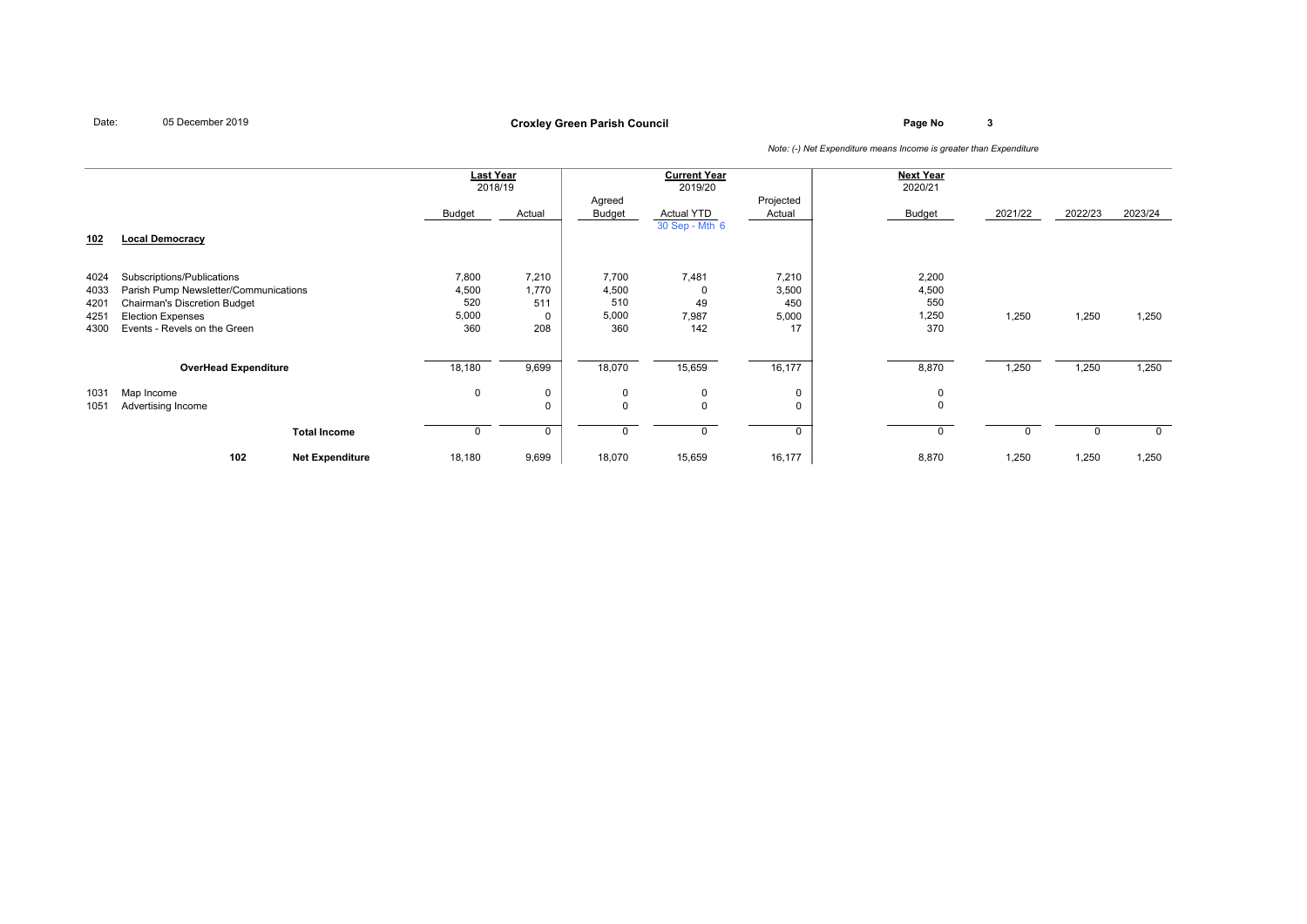## **Page No <sup>4</sup> Croxley Green Parish Council**

|      |                                            | Last Year    |                |               | <b>Current Year</b>                 |             | <b>Next Year</b> |          |             |             |
|------|--------------------------------------------|--------------|----------------|---------------|-------------------------------------|-------------|------------------|----------|-------------|-------------|
|      |                                            | 2018/19      |                |               | 2019/20                             |             | 2020/21          |          |             |             |
|      |                                            |              |                | Agreed        |                                     | Projected   |                  |          |             |             |
|      |                                            | Budget       | Actual         | <b>Budget</b> | <b>Actual YTD</b><br>30 Sep - Mth 6 | Actual      | <b>Budget</b>    | 2021/22  | 2022/23     | 2023/24     |
| 103  | Groundworks                                |              |                |               |                                     |             |                  |          |             |             |
|      |                                            |              |                |               |                                     |             |                  |          |             |             |
| 4001 | Salaries & Wages                           | 58900        | 54,641         | 58,900        | 30,110                              | 60,220      | 60,000<br>$***$  |          |             |             |
| 4006 | Protective Clothing                        | 400          | 409            | 400           | 356                                 | 712         | 600              |          |             |             |
| 4008 | Training                                   | 520          | 1,660          | 2,000         | 1,675                               | 2,000       | 2,000            |          |             |             |
| 4009 | Travel                                     | $\mathbf{0}$ | 62             | 100           | $\Omega$                            | $\mathbf 0$ | 100              |          |             |             |
| 4010 | <b>Staff Allowances</b>                    | 750          | 624            | 750           | 334                                 | 668         | 760              |          |             |             |
| 4012 | <b>Water Rates</b>                         | 720          | 0              | 720           | 463                                 | 926         | 730              |          |             |             |
| 4017 | Health & Safety                            | 520          | 27             | 510           | 112                                 | 224         | 500              |          |             |             |
| 4018 | Refuse/Green Waste Disposal                | $\Omega$     | 265            | 200           | 249                                 | 498         | $\mathbf 0$      |          |             |             |
| 4020 | <b>Misc Establishment Costs</b>            | $\Omega$     | $\overline{7}$ | 0             | $\mathbf 0$                         | $\Omega$    | $\Omega$         |          |             |             |
| 4036 | <b>Property Maintenance</b>                | 520          | 156            | 510           | 866                                 | 1,732       | $\Omega$         |          |             |             |
| 4037 | Grounds Maintenance                        | 1500         | 2,947          | 4,000         | 274                                 | 548         | $\Omega$         |          |             |             |
| 4038 | <b>Maintenance Contracts</b>               | 2000         | 600            | 2,000         | 1,550                               | 3,100       | $\Omega$         |          |             |             |
| 4041 | <b>Equipment Hire</b>                      | $\mathbf{0}$ | 977            | 450           | 235                                 | 450         | $\Omega$         |          |             |             |
| 4042 | <b>Equipment Maintenance</b>               | 1500         | 1,543          | 1,500         | $\mathbf 0$                         | $\Omega$    | $\Omega$         |          |             |             |
| 4046 | <b>Equipment Purchased</b>                 | 520          | 1,344          | 1,300         | 704                                 | 1,408       | $\Omega$         |          |             |             |
| 4051 | Vehicle License & Insurance                | 1900         | 2,176          | 1,950         | 2,548                               | 1,940       |                  |          |             |             |
| 4055 | Fuel & Oil - LS08 WCP                      | 1000         | 1,347          | 1,300         | 796                                 | 1,592       | $\Omega$         |          |             |             |
| 4060 | Fuel & Oil - Groundworks                   | 870          | $-33$          | 860           | 241                                 | 482         | $\Omega$         |          |             |             |
| 4070 | Maintenance - LS08 WCP                     | 580          | 1,711          | 1,000         | 6,076                               | 1,000       | $\Omega$         |          |             |             |
| 4071 | Maintenance - Tractor                      | 1100         | 926            | 250           | 329                                 | 1,800       | $\mathbf 0$      |          |             |             |
| 4072 | Maintenance - Ride on Mower                | 520          | 2,025          | 250           | 276                                 | 552         | $\Omega$         |          |             |             |
|      | Tfr from Reserves ex equip. maint.         |              | 0              |               |                                     |             |                  |          |             |             |
|      | Tfr from Reserves ex Maintenance contracts |              | $\mathbf{0}$   | $-2,000$      |                                     |             |                  |          |             |             |
|      | <b>OverHead Expenditure</b>                | 73,820       | 73,414         | 76,950        | 47,194                              | 79,852      | 64,690           | $\Omega$ | $\mathbf 0$ | $\mathbf 0$ |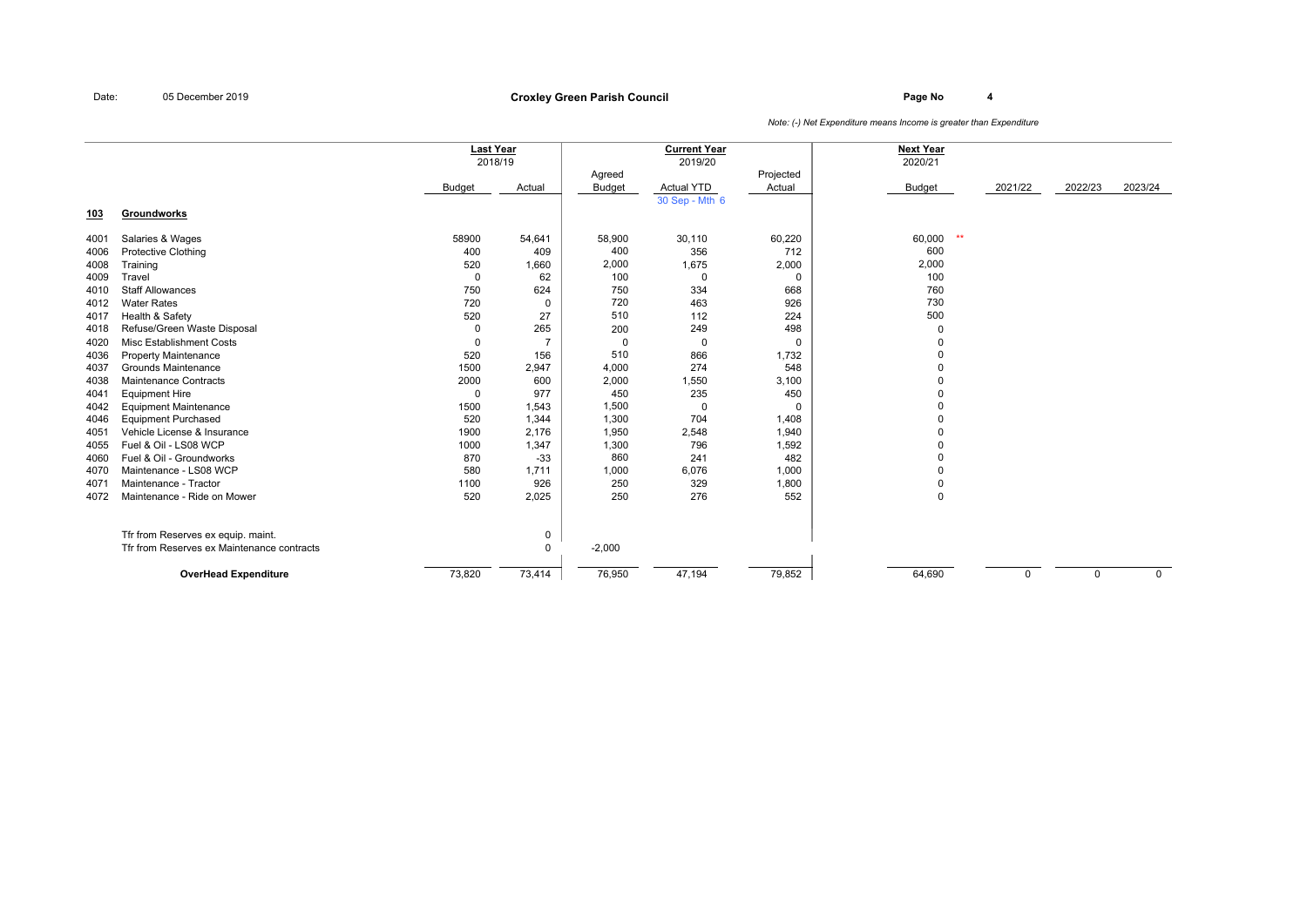**Page No <sup>5</sup> Croxley Green Parish Council**

|                      |                                                                               |                        | <b>Last Year</b><br>2018/19<br>Budget | Actual                | Agreed<br>Budget                          | <b>Current Year</b><br>2019/20<br><b>Actual YTD</b><br>30 Sep - Mth 6 | Projected<br>Actual   | <b>Next Year</b><br>2020/21<br>Budget | 2021/22     | 2022/23 | 2023/24      |
|----------------------|-------------------------------------------------------------------------------|------------------------|---------------------------------------|-----------------------|-------------------------------------------|-----------------------------------------------------------------------|-----------------------|---------------------------------------|-------------|---------|--------------|
| 1061<br>1062<br>1080 | Agency Income - HCC Mtce<br>Agency Income - TRDC Mtce<br>Miscellaneous Income |                        | 0<br>$\mathbf 0$<br>$\mathbf 0$       | 0<br>$\mathbf 0$<br>0 | $\mathbf 0$<br>$\mathsf 0$<br>$\mathbf 0$ | $\mathbf 0$<br>$\mathbf 0$<br>$\mathbf 0$                             | 0<br>0<br>$\mathbf 0$ | 0<br>$\mathbf 0$<br>$\mathbf 0$       |             |         |              |
|                      |                                                                               | <b>Total Income</b>    |                                       | 0                     | 0                                         |                                                                       | 0                     | 0                                     | 0           | 0       | $\mathbf{0}$ |
|                      | 103                                                                           | <b>Net Expenditure</b> | 73,820                                | 73,414                | 76,950                                    | 47,194                                                                | 79,852                | 64,690                                | $\mathbf 0$ | 0       | $\mathbf 0$  |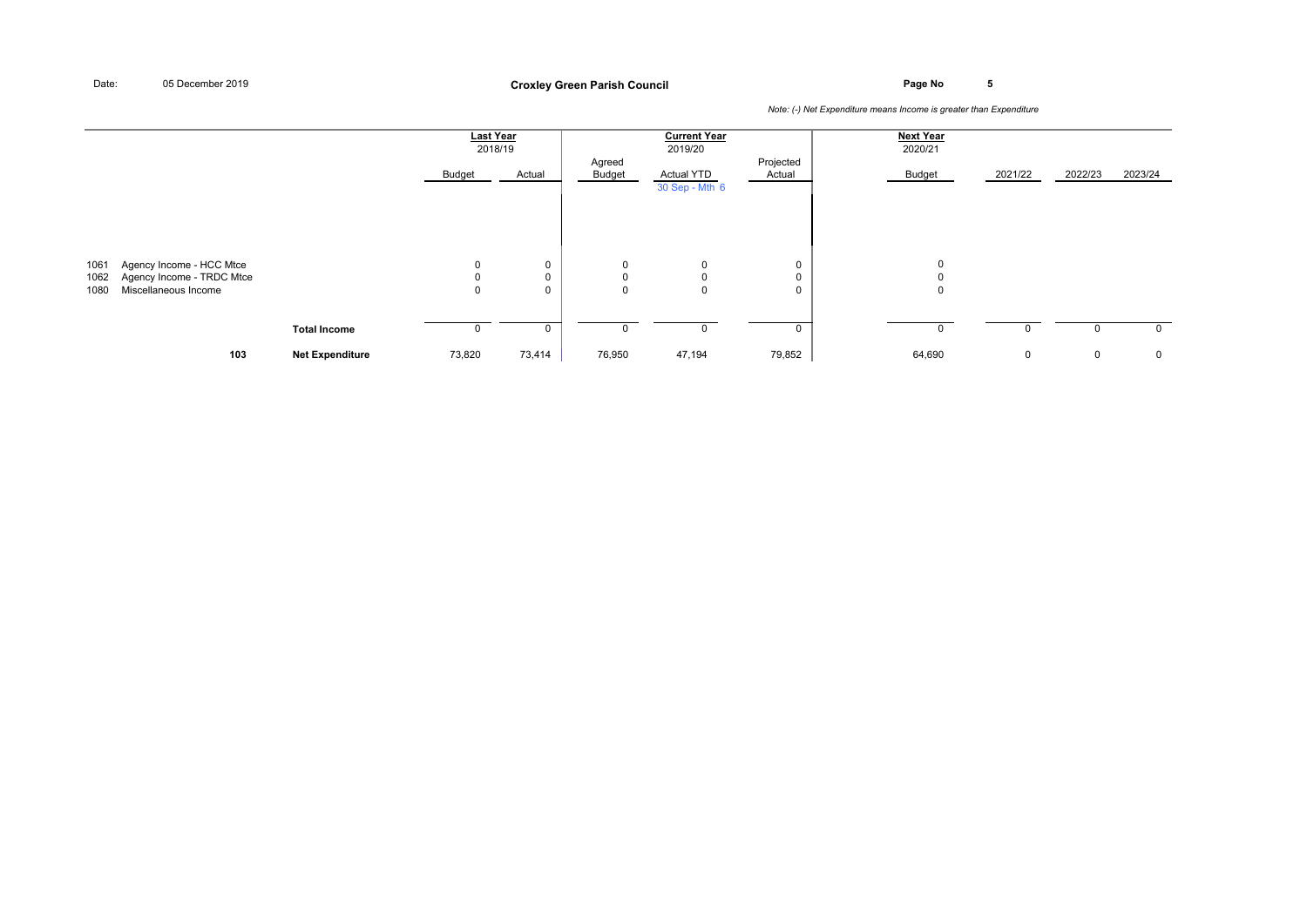**Page No <sup>6</sup> Croxley Green Parish Council**

|              |                                                    |                        | <b>Last Year</b><br>2018/19 |              |                         | <b>Current Year</b><br>2019/20      |                     | <b>Next Year</b><br>2020/21 |             |              |                     |
|--------------|----------------------------------------------------|------------------------|-----------------------------|--------------|-------------------------|-------------------------------------|---------------------|-----------------------------|-------------|--------------|---------------------|
|              |                                                    |                        | Budget                      | Actual       | Agreed<br><b>Budget</b> | <b>Actual YTD</b><br>30 Sep - Mth 6 | Projected<br>Actual | <b>Budget</b>               | 2021/22     | 2022/23      | 2023/24             |
| <u>107</u>   | <b>Grants (incl S137/S145)</b>                     |                        |                             |              |                         |                                     |                     |                             |             |              |                     |
| 4200         | <b>Councils Charity Expenditure</b>                |                        | 3,000                       | $\mathbf 0$  | 3,000                   | $\mathsf 0$                         | $\mathsf 0$         | 3,000                       |             |              |                     |
| 4260         | Community/Village Hall Grant                       |                        | 9,700                       | 9,700        | 9,700                   | 9,700                               | 9,700               | 9,700                       |             |              |                     |
| 4711         | Grants:<br>S137 etc - General                      |                        | 1,500                       | 1,170        | 5,000                   | 1,600                               | 2,170               | 5,000                       |             |              |                     |
|              | Stained Glass Window or Doors at All Saints Church |                        | 7,000                       | 7,000        | $\mathbf 0$             | $\mathsf 0$                         | $\mathbf 0$         | $\mathbf 0$                 |             |              |                     |
|              | Tfr from Reserves                                  |                        | $-5,000$                    |              | $\mathsf 0$             | $\mathbf 0$                         | $\mathbf 0$         | $\mathbf 0$                 |             |              |                     |
|              | <b>OverHead Expenditure</b>                        |                        | 16,200                      | 17,870       | 17,700                  | 11,300                              | 11,870              | 17,700                      | $\mathbf 0$ | $\mathbf 0$  | $\mathbf 0$         |
| 1077<br>1200 | <b>Grants Received</b><br>Councils Charity Income  |                        | $\mathbf 0$<br>3,000        |              | $\mathsf 0$<br>3,000    | $\mathsf 0$<br>298                  | $\mathsf 0$         | $\mathbf 0$<br>3,000        |             |              |                     |
|              |                                                    | <b>Total Income</b>    | 3,000                       | $\mathbf 0$  | 3,000                   | 298                                 | $\mathbf 0$         | 3,000                       | $\Omega$    | $\mathbf 0$  | $\mathbf 0$         |
|              | 107                                                | <b>Net Expenditure</b> | 13,200                      | 17,870       | 14,700                  | 11,002                              | 11,870              | 14,700                      | $\mathsf 0$ | $\mathsf 0$  | $\mathsf{O}\xspace$ |
| 150          | <b>Community/Village Hall</b>                      |                        |                             |              |                         |                                     |                     |                             |             |              |                     |
|              | Works                                              |                        | $\mathbf 0$                 | $\mathbf 0$  | $\mathbf 0$             | $\mathbf 0$                         | $\mathbf 0$         | $\mathbf 0$                 | $\mathbf 0$ | $\mathsf 0$  | 0                   |
|              | Tfr from Reserves                                  |                        | $\mathbf 0$                 | $\mathbf 0$  | $\mathsf 0$             | $\mathbf 0$                         | $\mathsf 0$         | $\mathbf 0$                 | $\mathbf 0$ | $\mathsf 0$  | $\mathsf{O}\xspace$ |
|              | <b>OverHead Expenditure</b>                        |                        | 0                           | 0            | $\mathbf 0$             | $\mathsf{O}$                        | $\mathbf 0$         | $\mathbf 0$                 | $\Omega$    | $\mathbf{0}$ | $\overline{0}$      |
|              |                                                    |                        | $\mathbf 0$                 | $\mathsf{O}$ | $\mathsf 0$             | 0                                   | $\mathsf 0$         | $\mathbf 0$                 |             |              |                     |
|              |                                                    | <b>Total Income</b>    | $\mathbf 0$                 | $\mathbf 0$  | $\mathbf 0$             | $\mathbf 0$                         | $\mathsf{O}$        | $\mathbf 0$                 | $\mathbf 0$ | $\mathbf 0$  | $\mathsf{O}$        |
|              | 150                                                | <b>Net Expenditure</b> | $\mathbf 0$                 | $\mathsf{O}$ | $\mathsf 0$             | 0                                   | $\mathsf{O}$        | $\mathbf 0$                 | $\mathbf 0$ | $\mathsf 0$  | $\mathsf{O}\xspace$ |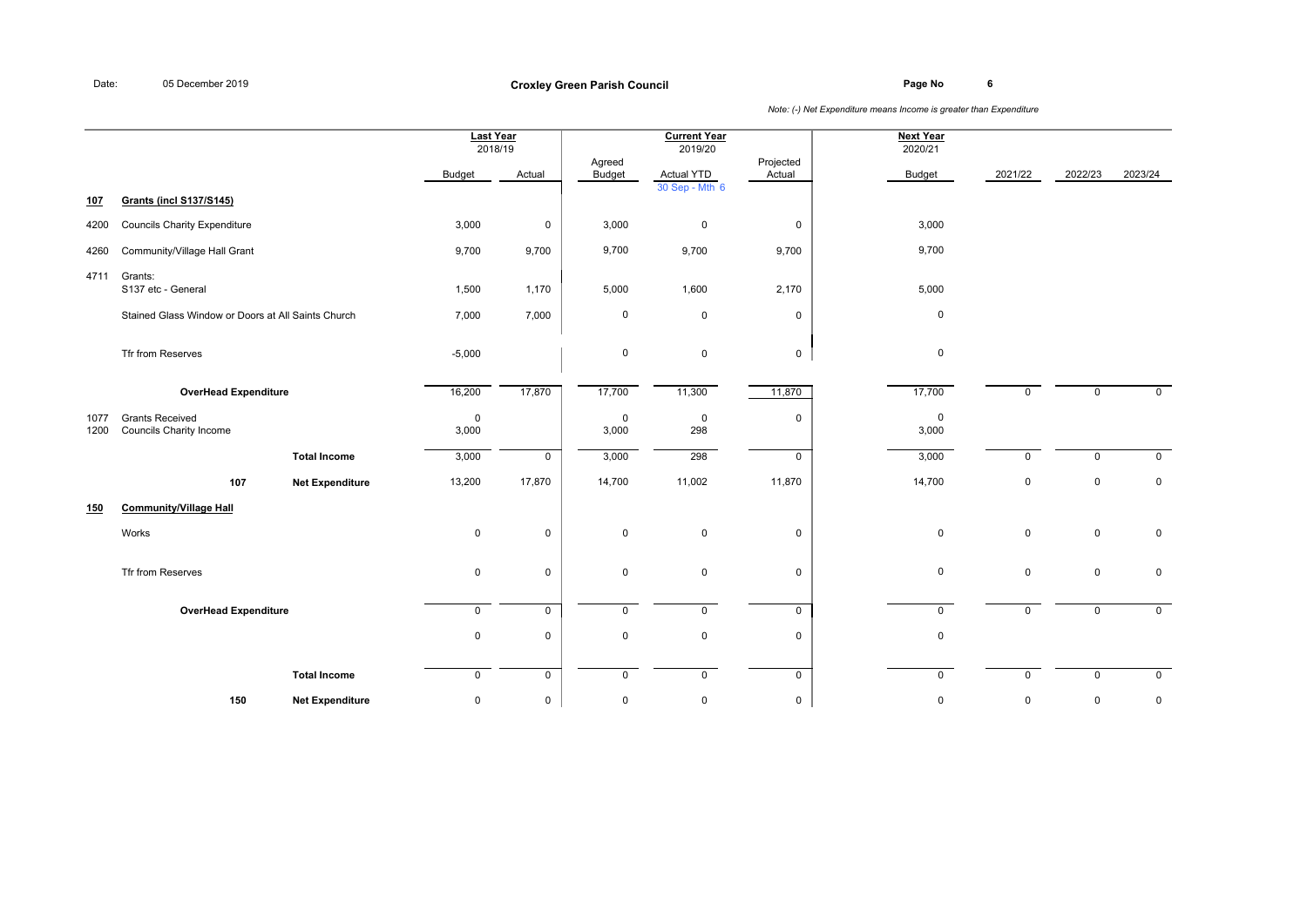## **Page No <sup>7</sup> Croxley Green Parish Council**

|            |                                            |        |               | <b>Last Year</b><br>2018/19 |                         | <b>Current Year</b><br>2019/20 |                     | <b>Next Year</b><br>2020/21 |             |             |             |
|------------|--------------------------------------------|--------|---------------|-----------------------------|-------------------------|--------------------------------|---------------------|-----------------------------|-------------|-------------|-------------|
|            |                                            |        | <b>Budget</b> | Actual                      | Agreed<br><b>Budget</b> | <b>Actual YTD</b>              | Projected<br>Actual | <b>Budget</b>               | 2021/22     | 2022/23     | 2023/24     |
|            |                                            |        |               |                             |                         | 30 Sep - Mth 6                 |                     |                             |             |             |             |
| <u>199</u> | F & A Capital & Projects                   |        |               |                             |                         |                                |                     |                             |             |             |             |
| 4175       | Sale of Assets                             |        | $\mathbf 0$   |                             | $\mathbf 0$             | $\mathbf 0$                    | 0                   | $\mathbf 0$                 |             |             |             |
| 4823       | Tfr to Vehicle Repl Fund                   |        | 4,000         | 4,000                       | 4,000                   | $\mathbf 0$                    | $\mathbf 0$         | 4,000                       |             |             |             |
| 4824       | Tfr to Equipt Repl Fund                    |        | 3,000         | 3,000                       | 3,150                   | $\Omega$                       |                     | 3,150                       |             |             |             |
| 4873       | Tfr from Vehicle Repl Fund                 |        | $\mathbf 0$   | $-3,496$                    | $\Omega$                | $\Omega$                       | 0                   | $\Omega$                    |             |             |             |
| 4874       | Tfr from Equipt Repl Fund                  |        | $\Omega$      | $-2,920$                    | $\Omega$                | $\Omega$                       | $\mathbf 0$         | $\Omega$                    |             |             |             |
| 4904       | Purchase of Weston Wood                    |        | $\Omega$      |                             | $\Omega$                | $\mathbf 0$                    | $\mathbf 0$         | $\Omega$                    |             |             |             |
| 4973       | <b>Hazel Seeley Award</b>                  |        | 50            |                             | 50                      | 54                             |                     | 50                          |             |             |             |
| 4102       | Purchase of logo printed table cloths      |        | $\mathbf 0$   |                             | 248                     | $\mathbf 0$                    |                     | $\mathbf 0$                 |             |             |             |
| 4905       | Purchase of 3 Parish Noticeboards          |        | 3,000         | 755                         | $\mathbf 0$             | 895                            | 0                   | $\mathbf 0$                 |             |             |             |
| 4982       | Cllr & Staff Name Badges                   |        | $\Omega$      |                             | 200                     | 0                              | 0                   | 50                          | 50          | 50          | 50          |
| 4906       | <b>Updating Council Office</b>             |        | 5,000         | $\mathbf 0$                 | 5,000                   | $\mathbf 0$                    | 0                   | 5,000                       |             |             |             |
| 4963       | PCSO Funding                               |        | 28,500        | 28,500                      | 28,500                  | 7,375                          | 28,500              | 31,690                      |             |             |             |
| 4981       | Vehicle Leasing                            |        |               | 29,165                      | 10,416                  | 5,624                          |                     | 10,416                      |             |             |             |
|            | Depot Extension (Plans)                    |        | $\mathbf 0$   |                             | 3,000                   |                                | $\mathbf 0$         | 3,000                       |             |             |             |
|            | <b>Archiving Council Records</b>           |        |               |                             |                         |                                |                     | 500                         |             |             |             |
|            |                                            |        |               |                             |                         |                                |                     |                             |             |             |             |
|            | Trf from Reserves (Depot Extension Plans)  |        | $-5,000$      |                             | $-3,000$                | $\mathsf 0$                    | 0                   | $-3,000$                    |             |             |             |
|            | Trf from Reserves (Council Office Updates) |        | $\Omega$      |                             | $-5,000$                |                                |                     | $-5,000$                    |             |             |             |
|            | Trf from Reserves (Equipment)              |        | $\Omega$      |                             | $-10,416$               | 0                              | $-13,241$           | $-10,416$                   | $-11,916$   | $-11,916$   | $-16542$    |
|            | <b>OverHead Expenditure</b>                |        | 38,550        | 59,004                      | 36,148                  | 13,948                         | 15,259              | 39,440                      | $-11,866$   | $-11,866$   | $-16,492$   |
|            | 199<br><b>Net Expenditure</b>              |        | 38,550        | 59,004                      | 36,148                  | 13,948                         | 15,259              | 39,440                      | $-11,866$   | $-11,866$   | $-16,492$   |
| 1080       | Miscellaneous Income                       |        | 0             | $\mathbf 0$                 | $\mathbf 0$             | 12                             | 0                   | $\mathbf 0$                 | $\mathbf 0$ | $\mathbf 0$ | $\mathbf 0$ |
|            | Finance & Administration - Expenditure     |        | 256,300       | 264,590                     | 249,208                 | 148,070                        | 243,058             | 233,740                     | $-10,616$   | $-10,616$   | $-15,242$   |
|            |                                            | Income | 305,230       | 302,645                     | 307,923                 | 152,664                        | 302,214             | 317,060                     | 10          | 10          | 10          |
|            |                                            |        |               |                             |                         |                                |                     |                             |             |             |             |
|            | <b>Net Expenditure</b>                     |        | $-48,930$     | $-38,055$                   | $-58,715$               | $-4,594$                       | $-59,156$           | $-83,320$                   | $-10,626$   | $-10,626$   | $-15,252$   |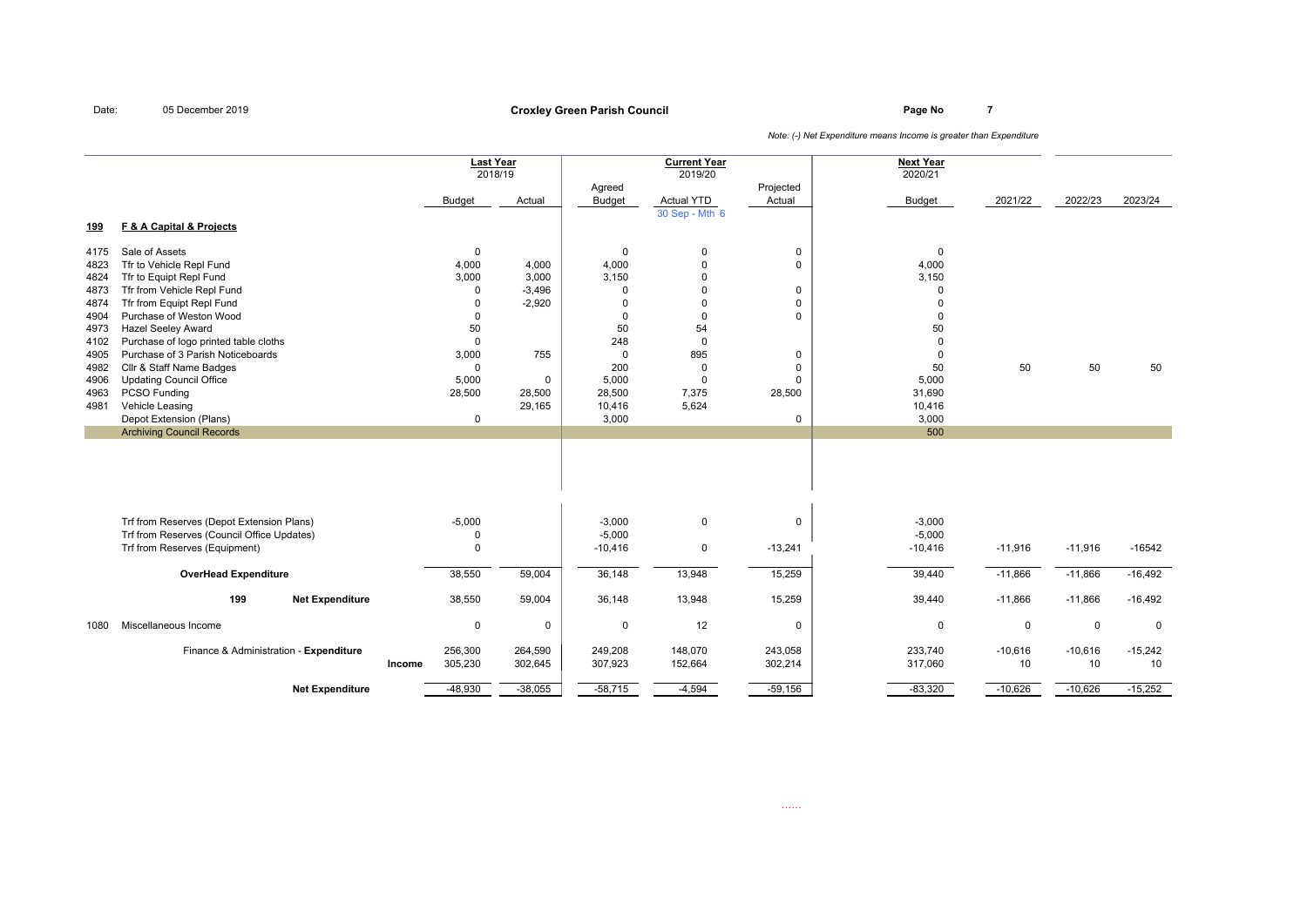**Page No <sup>8</sup> Croxley Green Parish Council**

|              |                                                           | <b>Last Year</b><br>2018/19 |                            |                      | <b>Current Year</b><br>2019/20 |             | <b>Next Year</b><br>2020/21 |          |             |             |
|--------------|-----------------------------------------------------------|-----------------------------|----------------------------|----------------------|--------------------------------|-------------|-----------------------------|----------|-------------|-------------|
|              |                                                           |                             |                            | Agreed               |                                | Projected   |                             |          |             |             |
|              |                                                           | Budget                      | Actual                     | Budget               | Actual YTD<br>30 Sep - Mth 6   | Actual      | Budget                      | 2021/22  | 2022/23     | 2023/24     |
|              | Leisure, Events & Environment                             |                             |                            |                      |                                |             |                             |          |             |             |
| 202          | (TEC)                                                     |                             |                            |                      |                                |             |                             |          |             |             |
| 4018         | Refuse/Green Waste Disposal                               | 0                           | $\mathbf 0$                | 0                    | 0                              | 0           | 500                         |          |             |             |
| 4020         | Misc Establishment Costs                                  |                             | 0                          | $\Omega$             | 0                              | 0           | $\Omega$                    |          |             |             |
| 4038         | Maintenance Contracts                                     |                             | 0                          | $\Omega$             | 0                              | 0           | 2,000                       |          |             |             |
| 4041         | <b>Equipment Hire</b>                                     |                             | $\mathbf 0$                | $\Omega$             | $\mathbf 0$                    | 0           | 450                         |          |             |             |
| 4042         | <b>Equipment Maintenance</b>                              |                             | $\mathbf 0$                | $\Omega$             | $\mathbf 0$                    | 0           | 1,500                       |          |             |             |
| 4046         | <b>Equipment Purchased</b>                                |                             | 0                          | $\Omega$             | 0                              | 0           | 1,300                       |          |             |             |
| 4070         | Maintenance - LS08 WCP                                    |                             | $\mathbf 0$                |                      | $\mathbf 0$                    | 0           | 1,000                       |          |             |             |
| 4071         | Maintenance - Tractor                                     |                             | $\Omega$                   | $\Omega$             | 0                              | 0           | 250                         |          |             |             |
| 4072         | Maintenance - Ride on Mower                               | $\Omega$                    | $\Omega$                   | $\Omega$             | $\mathbf 0$                    | $\mathbf 0$ | 250                         |          |             |             |
| 4044         | Fly tipping                                               | 500                         | 457                        | 550                  | 820                            | 900         | 550                         | 500      | 500         | 500         |
| 4036         | <b>Property Maintenance</b><br><b>Grounds Maintenance</b> | O                           | $\mathbf 0$                | $\Omega$<br>$\Omega$ | 0                              | 0           | 0                           |          |             |             |
| 4037         | Vehicle License & Insurance                               | 0                           | $\mathbf 0$<br>$\mathbf 0$ | $\Omega$             | 0<br>0                         | 0<br>0      | 4,000<br>1,950              |          |             |             |
| 4051         | Fuel & Oil - LS08 WCP                                     | ŋ                           | 0                          | $\Omega$             | 0                              |             | 1,400                       |          |             |             |
| 4055<br>4060 | Fuel & Oil - Groundworks                                  | $\Omega$                    | $\mathbf 0$                | $\Omega$             | $\mathbf 0$                    | 0<br>0      | 860                         |          |             |             |
|              | Tfr from Reserves ex Maintenance contracts                |                             |                            |                      |                                |             | $-2,000$                    |          |             |             |
|              | <b>OverHead Expenditure</b>                               | $\Omega$                    | $\mathbf 0$                | 550                  | 820                            | 900         | 14,010                      | $\Omega$ | $\mathbf 0$ | $\mathbf 0$ |
|              | 202<br><b>Net Expenditure</b>                             | 0                           | 0                          | 550                  | 820                            | 900         | 14,010                      | 0        | $\mathbf 0$ | 0           |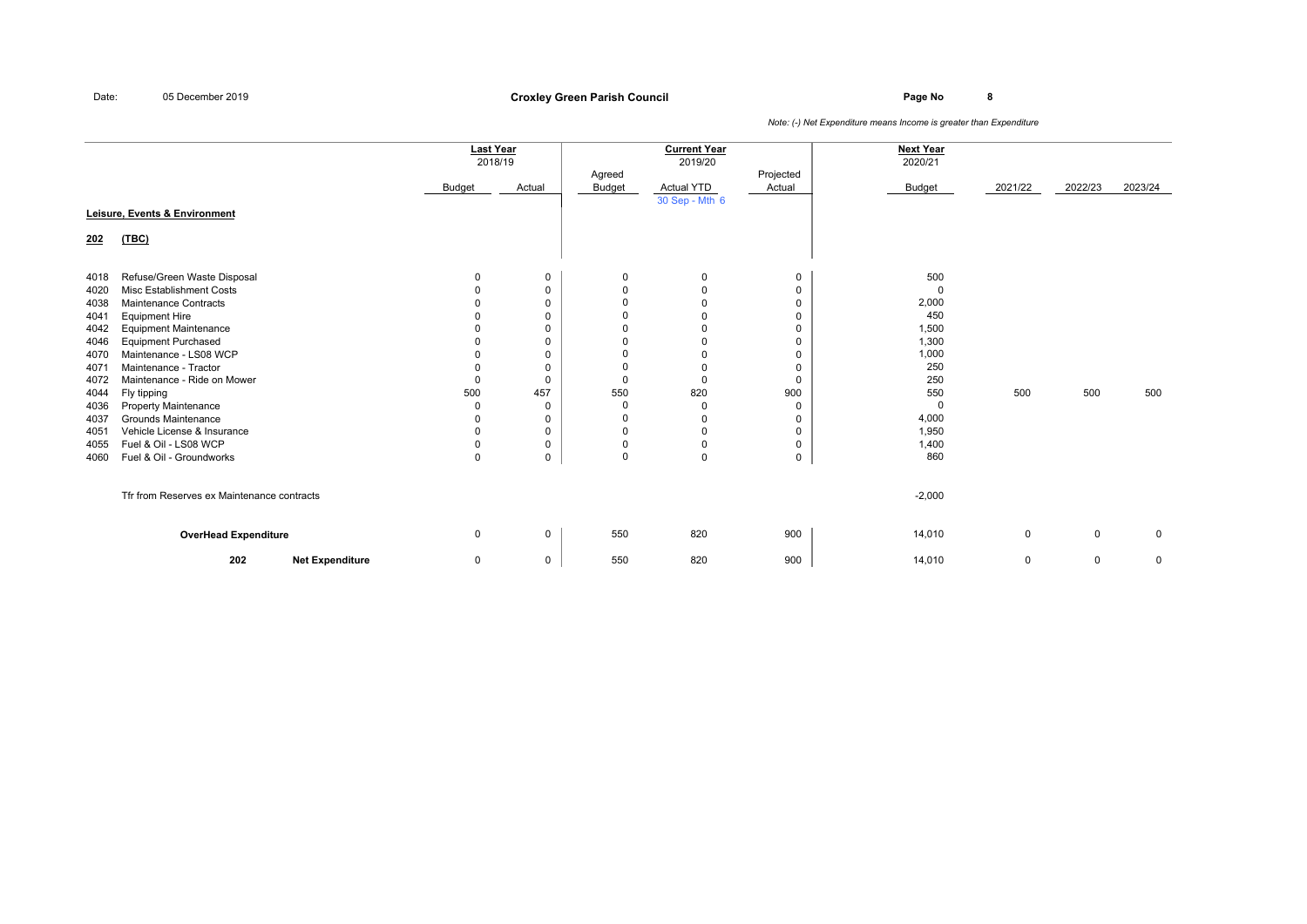**Page No <sup>9</sup> Croxley Green Parish Council**

|                      |                                                                                                                                                       |                                                                                                       | <b>Last Year</b>                                      | 2018/19                     |                                                                | <b>Current Year</b><br>2019/20                                 |                                                            | <b>Next Year</b><br>2020/21                        |                         |                         |                         |
|----------------------|-------------------------------------------------------------------------------------------------------------------------------------------------------|-------------------------------------------------------------------------------------------------------|-------------------------------------------------------|-----------------------------|----------------------------------------------------------------|----------------------------------------------------------------|------------------------------------------------------------|----------------------------------------------------|-------------------------|-------------------------|-------------------------|
|                      |                                                                                                                                                       |                                                                                                       | <b>Budget</b>                                         | Actual                      | Agreed<br><b>Budget</b>                                        | <b>Actual YTD</b>                                              | Projected<br>Actual                                        | <b>Budget</b>                                      | 2021/22                 | 2022/23                 | 2023/24                 |
| 203                  | <b>Open Spaces &amp; Trees</b>                                                                                                                        |                                                                                                       |                                                       |                             |                                                                | 30 Sep - Mth 6                                                 |                                                            |                                                    |                         |                         |                         |
|                      | <b>Weston Wood</b>                                                                                                                                    |                                                                                                       | $\mathbf{0}$                                          |                             | $\mathbf{0}$                                                   |                                                                |                                                            | 2,000                                              |                         |                         |                         |
| 4048<br>4056<br>4049 | Plants. Shrubs & Trees - General<br><b>Street Trees</b><br>Dog Hygiene<br>- Disposal<br>- Bags                                                        | - Bin Replacements & Relocation (Age/Vano<br>£6,970<br>> At mth 7<br>£1,362<br>$\rightarrow$ At mth 7 | 500<br>exP&D(301)<br>14,000<br>760                    | 16.229                      | 500<br>2,000<br>15,500<br>760                                  | 0<br>$\Omega$<br>7,896                                         | 0<br>$\Omega$<br>15,792                                    | 500<br>2,000<br>16,000<br>1,000                    | 500<br>2,000            | 500<br>2,000            | 500                     |
| 4699                 | <b>Stones Orchard Fund</b><br>(*moved to General provision)<br>From Reserves to Stones Orchard Fund (ex Projects)                                     | - Hedging*<br>- Hedge Consult*<br>- Trees*<br>- Projects*<br>General                                  | 1,500<br>$\mathbf 0$<br>$\Omega$<br>1,000<br>$-1,000$ |                             | to General<br>0<br>$\Omega$<br>to General<br>2,500<br>$-1,000$ | $\mathbf 0$<br>$\mathbf 0$<br>$\Omega$<br>$\Omega$<br>$\Omega$ | 0<br>$\mathsf 0$<br>$\mathbf 0$<br>$\Omega$<br>$\mathbf 0$ | to General<br>0<br>to General<br>2,500<br>$-1,000$ | 2,500                   | 2,500                   | 2,500                   |
|                      | From Reserves (ex Plants. Shrubs & Trees - General 2014)<br>From Reserves (ex Hedging 2014)<br>From Reserves (ex Street Trees -2017) - moved from P&D |                                                                                                       | $-500$<br>$-1000$<br>exP&D(301)                       |                             | $-500$<br>$-1,000$<br>$-2,000$                                 | $\mathbf 0$<br>$\Omega$                                        | $\mathbf 0$<br>$\mathbf 0$                                 | $-500$<br>$-1,000$<br>$-2,000$                     | $-1000$                 | $-1000$                 |                         |
|                      | <b>OverHead Expenditure</b>                                                                                                                           |                                                                                                       | 15,260                                                | 16,229                      | 16,760                                                         | 7,896                                                          | 15,792                                                     | 19,500                                             | 4,000                   | 4,000                   | 3,000                   |
| 1077<br>1084         | <b>Grants Received</b><br>Dog Bag Donations                                                                                                           | <b>Total Income</b>                                                                                   | $\mathbf 0$<br>200<br>200                             | $\mathbf 0$<br>$\mathbf{0}$ | $\mathbf 0$<br>200<br>200                                      | $\Omega$<br>$\mathbf 0$<br>$\Omega$                            | $\mathbf 0$<br>200<br>200                                  | $\mathbf 0$<br>200<br>200                          | $\mathbf 0$<br>$\Omega$ | $\mathbf 0$<br>$\Omega$ | $\mathbf 0$<br>$\Omega$ |
|                      | 203                                                                                                                                                   | <b>Net Expenditure</b>                                                                                | 15,060                                                | 16,229                      | 16,560                                                         | 7,896                                                          | 15,592                                                     | 19,300                                             | 4,000                   | 4,000                   | 3,000                   |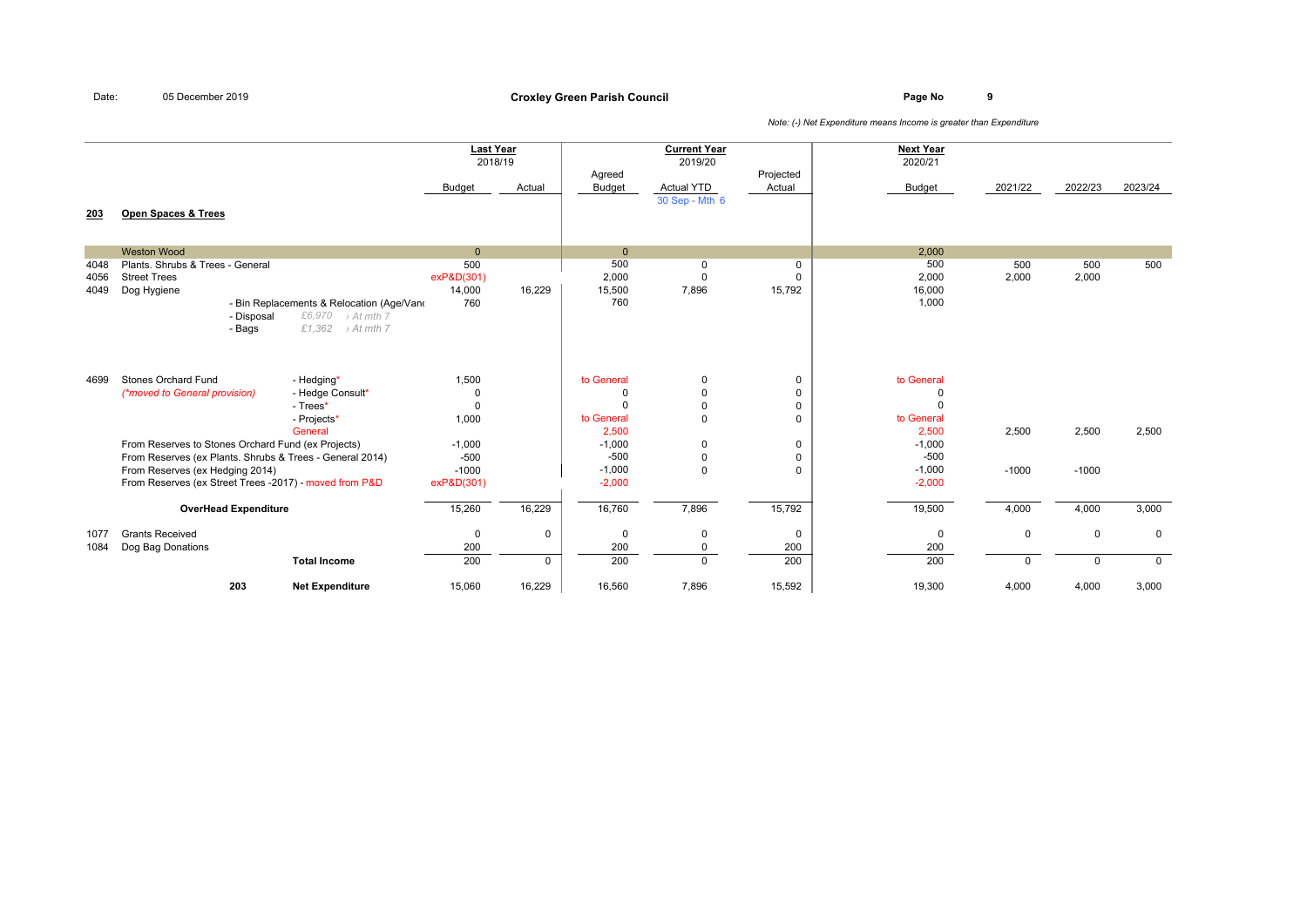**Page No <sup>10</sup> Croxley Green Parish Council**

|      |                                                           | <b>Last Year</b> |             |               | <b>Current Year</b> |             | <b>Next Year</b> |             |             |             |
|------|-----------------------------------------------------------|------------------|-------------|---------------|---------------------|-------------|------------------|-------------|-------------|-------------|
|      |                                                           | 2018/19          |             |               | 2019/20             |             | 2020/21          |             |             |             |
|      |                                                           |                  |             | Agreed        |                     | Projected   |                  |             |             |             |
|      |                                                           | <b>Budget</b>    | Actual      | <b>Budget</b> | <b>Actual YTD</b>   | Actual      | <b>Budget</b>    | 2021/22     | 2022/23     | 2023/24     |
|      |                                                           |                  |             |               | 30 Sep - Mth 6      |             |                  |             |             |             |
| 211  | <b>Events/Projects</b>                                    |                  |             |               |                     |             |                  |             |             |             |
|      |                                                           | 250              |             | 250           |                     |             | 100              |             |             |             |
| 4601 | Xmas Lighting Competition                                 |                  |             |               | 40                  | 50          |                  |             |             |             |
| 4602 | <b>Quiz Night</b>                                         | 250              | 153         | 250           | $\mathbf 0$         | 250         | 250              |             |             |             |
| 4604 | Campaigns & Comps.                                        | $\mathbf 0$      |             | $\mathbf 0$   | $\mathbf 0$         | $\mathbf 0$ | $\mathbf 0$      |             |             |             |
| 4605 | Christmas Lights                                          | 8,800            | 9,272       | 9,000         | 4,709               | 8,800       | 9,200            |             |             |             |
| 4610 | Fireworks on Green                                        | 5,000            | 5,637       | 5,000         | 333                 | 4,500       | 8,000            |             |             |             |
| 4611 | Senior Citizens Seaside/Outing                            | 1,300            | 1,160       | 1,300         | 1,160               | 1,160       | 1,300            | 1,300       | 1,300       |             |
| 4615 | Library Xmas Tree (External)                              | 570              | $\mathbf 0$ | 580           | $\mathbf 0$         | 570         | 590              |             |             |             |
| 4617 | Wassail                                                   | 100              | $\mathbf 0$ | 100           | $\mathbf 0$         | 100         | 100              | 50          | 50          |             |
| 4618 | Dog Show & Apple Day                                      | 100              | 97          | 100           | 100                 | 100         | 700              | 50          | 50          |             |
| 4619 | Local Travel Map (Business Festival)                      | 1,000            | $\mathbf 0$ | 1,000         | 0                   | 0           | 1,000            |             |             |             |
| 4620 | <b>Bird Boxes</b>                                         | $\mathbf 0$      |             | $\mathbf 0$   | $\mathbf 0$         | $\mathbf 0$ | $\mathbf 0$      | 150         | 150         |             |
| 4621 | Ponds                                                     | $\mathbf 0$      | 1,350       | $\mathbf 0$   | $\Omega$            | $\mathbf 0$ | $\mathbf 0$      |             |             |             |
| 4623 | Remembrance Day -Brass Band                               | 300              | 450         | 450           | $\mathbf 0$         | 450         | 450              | 250         | 250         |             |
| 4622 | Poppies on The Green                                      | 250              | 250         | 250           | $\Omega$            | 250         | 400              | 150         |             |             |
| 4631 | Home & Produce Show                                       | $\mathbf 0$      |             | 1,500         | 3,100               | 0           | 1,500            | 1,500       | 1,500       | 1,500       |
|      | <b>Revels &amp; Croxfest</b>                              |                  |             |               |                     |             | 5,500            |             |             |             |
|      | Senior Citizens Xmas Trip                                 |                  |             |               |                     |             | 650              |             |             |             |
|      | <b>History Project</b>                                    |                  |             |               |                     |             | 500              |             |             |             |
|      | <b>General Ranger Events</b>                              |                  |             |               |                     |             | 500              |             |             |             |
|      | <b>VE Day 2020</b>                                        |                  |             |               |                     |             | 500              |             |             |             |
| 4632 | Peace Picnic                                              |                  |             | $\mathbf 0$   | 499                 | 500         | 250              |             |             |             |
| 4626 | Infant School Sun Flower Comp                             | 300              |             | 350           | $\Omega$            | $\Omega$    | 350              |             |             |             |
| 4627 | Micro-habitats                                            | 500              |             | 500           | $\mathbf 0$         | $\mathbf 0$ | 500              |             |             |             |
| 4628 | Promotional materials                                     | 600              |             | 250           | 77                  | 150         | 500              |             |             |             |
| 4629 | Allotment for Preschool children                          | 1,000            |             | 1,000         | 507                 | 1,000       | 1,000            |             |             |             |
| 4630 | <b>Bat Boxes</b>                                          | 500              | 323         | 500           | $\mathbf 0$         | $\mathbf 0$ | $\mathbf 0$      | 100         | 100         |             |
| 4625 | Easter Egg Hunt (Stones Orchard)                          | 250              | $\Omega$    | 250           | 160                 | $\mathbf 0$ | 300              |             |             |             |
| 4633 | Pumpkin Carving                                           |                  |             |               | 53                  |             | 250              |             |             |             |
|      |                                                           |                  |             |               |                     |             |                  |             |             |             |
|      | Tfr from Rerserves (Micro-habitats)                       | $\mathbf 0$      |             | $-500$        | $\mathbf 0$         | $\mathbf 0$ | $-500$           |             |             |             |
|      | Tfr from Rerserves (Bat Boxes)                            | $\mathbf 0$      |             | $-500$        | $\mathbf 0$         | $\mathbf 0$ | $\mathbf 0$      |             |             |             |
|      | Tfr from Reserves (Infant School Sun Flower Comp)         |                  |             | $-125$        |                     |             |                  |             |             |             |
| 4878 | Tfr from Reserves (Local Travel Map / Business Festival)) | $-1,000$         |             | $-1,000$      | $\mathbf 0$         | $\mathbf 0$ | $-1,000$         |             |             |             |
|      |                                                           |                  |             |               |                     |             |                  |             |             |             |
|      |                                                           |                  |             |               |                     |             |                  |             |             |             |
|      | <b>OverHead Expenditure</b>                               | 20,070           | 18,692      | 20,505        | 10,738              | 17,880      | 32,890           | 3,550       | 3,400       | 1,500       |
|      |                                                           |                  |             |               |                     |             |                  |             |             |             |
|      | 1077 Grants and Donatons Received                         | $\mathbf 0$      | $\mathbf 0$ | $\mathbf 0$   | $\Omega$            | $\mathbf 0$ | $\mathbf 0$      |             |             |             |
|      | 1078(2! Flowers for Croxley Income                        | $\mathbf 0$      | $\mathbf 0$ | $\mathbf 0$   | $\mathbf 0$         | $\mathsf 0$ | $\pmb{0}$        | $\mathbf 0$ | $\mathbf 0$ | $\mathbf 0$ |
|      | 1079(2! Play Area Income                                  | $\Omega$         | $\mathbf 0$ | $\mathbf 0$   | $\mathbf 0$         | $\Omega$    | $\pmb{0}$        |             |             |             |
|      | 1080(2! Miscellaneous Income                              | $\Omega$         | $\mathbf 0$ | $\mathbf 0$   | $\mathbf 0$         | 0           | $\mathbf 0$      |             |             |             |
|      |                                                           |                  |             |               |                     |             |                  |             |             |             |
|      |                                                           |                  |             |               |                     |             |                  |             |             |             |
|      | <b>Total Income</b>                                       | $\mathbf 0$      | $\mathbf 0$ | $\mathbf 0$   | $\mathbf 0$         | $\mathbf 0$ | $\mathbf 0$      | $\Omega$    | $\mathbf 0$ | $\mathbf 0$ |
|      |                                                           |                  |             |               |                     |             |                  |             |             |             |
|      | 211<br><b>Net Expenditure</b>                             | 20,070           | 18,692      | 20,505        | 10,738              | 17,880      | 32,890           | 3,550       | 3,400       | 1,500       |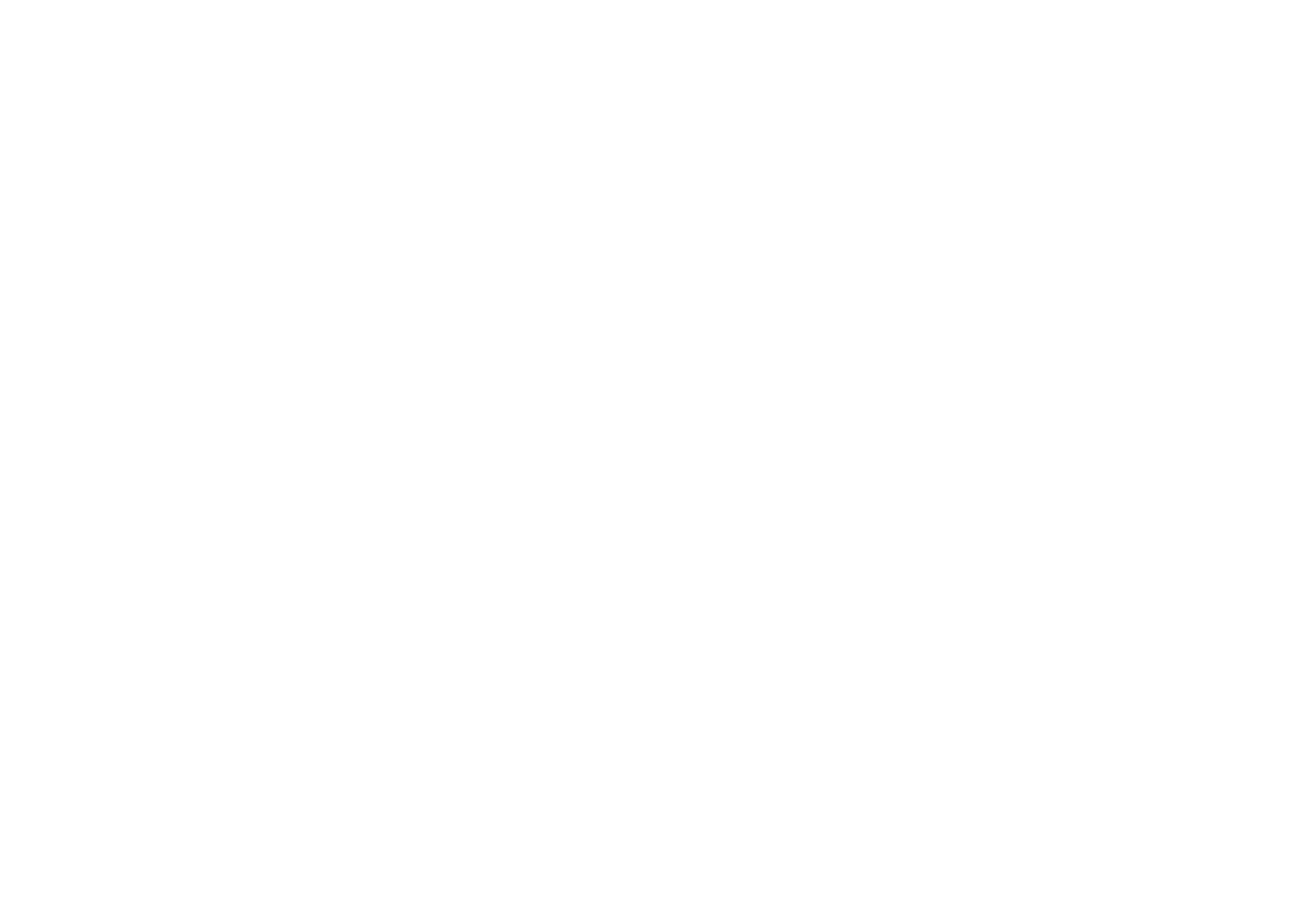## **Page No <sup>11</sup> Croxley Green Parish Council**

|                      |                                                                      | <b>Last Year</b><br>2018/19 |        | <b>Current Year</b><br>2019/20 |                                        |                     | <b>Next Year</b><br>2020/21 |             |         |              |
|----------------------|----------------------------------------------------------------------|-----------------------------|--------|--------------------------------|----------------------------------------|---------------------|-----------------------------|-------------|---------|--------------|
|                      |                                                                      | Budget                      | Actual | Agreed<br>Budget               | <b>Actual YTD</b><br>30 Sep - Mth 6    | Projected<br>Actual | Budget                      | 2021/22     | 2022/23 | 2023/24      |
| 221                  | MSC                                                                  |                             |        |                                |                                        |                     |                             |             |         |              |
| 4042<br>4830<br>4880 | <b>Equipment Maintenance</b><br>Tfr to MSC Fund<br>Tfr from MSC Fund | 1000<br>$\mathbf{0}$<br>0   | 1,000  | 1000<br>0<br>$\mathbf 0$       | $\mathbf 0$<br>$\Omega$<br>$\mathbf 0$ | 1,000               | 1,000<br>0<br>$\mathbf 0$   |             |         |              |
|                      | <b>OverHead Expenditure</b>                                          | 1,000                       | 1,000  | 1,000                          | 0                                      | 1,000               | 1,000                       | 0           |         | $\mathbf{0}$ |
| 1063                 | MSC 2/3 TRDC Contribution to Repairs                                 | 0                           | U      | 0                              | $\mathbf 0$                            | $\Omega$            | $\mathbf{0}$                | $\mathbf 0$ | 0       | $\mathbf 0$  |
|                      | 221<br><b>Net Expenditure</b>                                        | 1,000                       | 1,000  | 1,000                          | $\mathbf 0$                            | 1,000               | 1,000                       | 0           | 0       | 0            |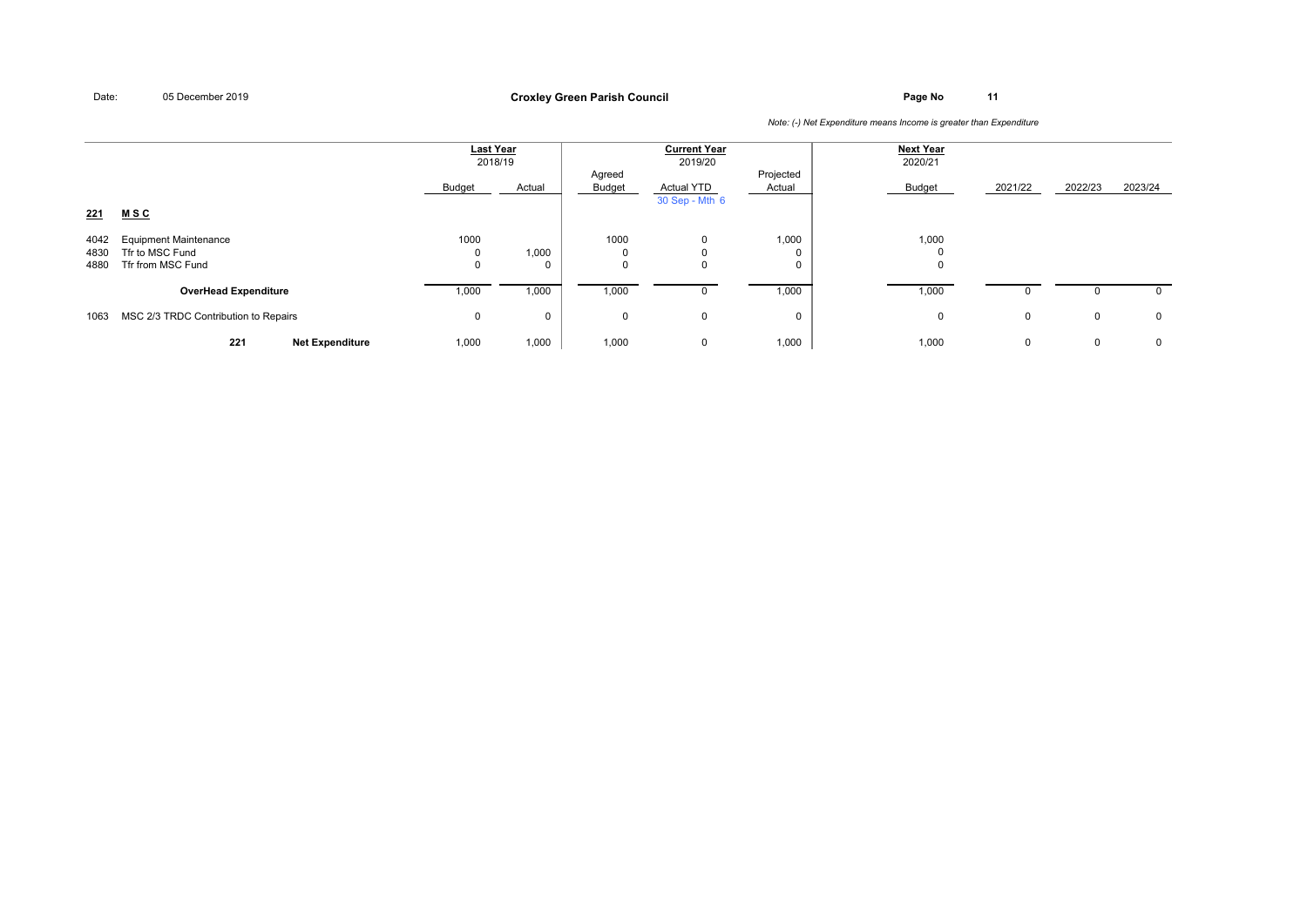**Page No <sup>12</sup> Croxley Green Parish Council**

|              |                                                             |        | <b>Last Year</b> | 2018/19     |                         | <b>Current Year</b><br>2019/20 |                     | <b>Next Year</b><br>2020/21 |             |         |             |
|--------------|-------------------------------------------------------------|--------|------------------|-------------|-------------------------|--------------------------------|---------------------|-----------------------------|-------------|---------|-------------|
|              |                                                             |        | <b>Budget</b>    | Actual      | Agreed<br><b>Budget</b> | <b>Actual YTD</b>              | Projected<br>Actual | <b>Budget</b>               | 2021/22     | 2022/23 | 2023/24     |
| 299          | <b>LEE Capital &amp; Projects</b>                           |        |                  |             |                         | 30 Sep - Mth 6                 |                     |                             |             |         |             |
| 4932         | War Memorial                                                |        | 200              | 120         | 200                     | $\mathbf 0$                    | 0                   | 600                         |             |         |             |
| 4934         | Flowers 4 Croxley                                           |        | 500              | 72          | 500                     | 280                            | 500                 | 500                         | 500         | 500     | 500         |
| 4941         | Commemorative Plaques on oak trees                          |        | 1,460            |             | 1,460                   | $\mathbf 0$                    | 0                   | 1,460                       |             |         |             |
| 4969         | Canal Adoption Scheme/Towing Path works                     |        | 400              |             | 400                     | $\Omega$                       | 0                   | 400                         | 400         | 400     |             |
| 4940         | <b>Christmas Market</b>                                     |        | 300              | 636         | 300                     | 0                              | 300                 | 300                         | 300         | 300     |             |
| 4933         | Information Board - Stones Orchard<br>Defribrillators - new |        | 1,000<br>1,500   | 1,307       | 1,000<br>$\mathbf 0$    | 0<br>$\mathbf 0$               | $\Omega$<br>0       | 1,000                       |             |         |             |
| 4975         | Defribrillators - Maintenance                               |        | 500              |             | 1,500                   | 105                            |                     | $\mathbf 0$<br>1,500        | 500         | 500     |             |
| 4976<br>4978 | Youth Project                                               |        | 5,000            |             | 5,000                   | 0                              | 1,307<br>0          | 5,000                       |             |         |             |
| 4979         | <b>Beautification Project</b>                               |        | 500              |             | 4,900                   | $\mathbf 0$                    | 2,450               | 4,900                       |             |         |             |
| 4983         | Feasibility study into toilets for public use               |        | $\mathbf 0$      |             | 3,500                   | $\mathbf 0$                    | 0                   | 3,500                       | 3,500       | 3,500   |             |
| 4984         | <b>Wildlife Walks</b>                                       |        | $\mathbf 0$      |             | 1,000                   | $\mathbf 0$                    | 0                   | 1,000                       | 500         | 500     |             |
|              | Transfer from Reserves (ex Youth project)                   |        | $-5,000$         |             | $-5,000$                |                                | 0                   | $-5,000$                    |             |         |             |
|              | Transfer from Reserves (ex War memorial 2016)               |        | $-200$           |             | $-200$                  |                                | 0                   | $-80$                       |             |         |             |
|              | Transfer from Reserves ex towpath                           |        | $-400$           |             | $-400$                  |                                | $\mathbf 0$         | $-400$                      |             |         |             |
|              | Transfer from Reserves (ex tree plaques)                    |        | $-1,460$         |             | $-1,460$                |                                | $\Omega$            | $-1,460$                    |             |         |             |
|              | Transfer from Reserves (ex public toilet study)             |        |                  |             |                         |                                |                     | $-3,500$                    |             |         |             |
|              | Transfer from Reserves (ex Beautification Project)          |        |                  |             |                         |                                |                     | $-1,000$                    |             |         |             |
|              | Transfer from Reserves (ex Info Board 2005/06)              |        | $-1,000$         |             | $-1,000$                |                                | 0                   | $-1,000$                    |             |         |             |
|              | <b>OverHead Expenditure</b>                                 |        | 3,300            | 2,135       | 11,700                  | 385                            | 4,557               | 7,720                       | 5,700       | 5,700   | 500         |
|              | 299<br><b>Net Expenditure</b>                               |        | 3,300            | 2,135       | 11,700                  | 385                            | 4,557               | 7,720                       | 5,700       | 5,700   | 500         |
| 1077         | <b>Grants and Donatons Received</b>                         |        | $\mathbf 0$      |             | $\mathbf 0$             | 0                              | 0                   | $\mathbf 0$                 | $\mathbf 0$ | 0       |             |
| 1080         | Miscellaneous Income                                        |        | $\mathbf 0$      |             | 0                       | 0                              | 37                  | $\mathbf 0$                 |             |         |             |
| 1082         | <b>Brown Bin Caddy Liners</b>                               |        | 800              |             | $\Omega$                | $\mathbf 0$                    | $\Omega$            | $\mathbf 0$                 |             |         |             |
|              | <b>Environment &amp; Amenity - Expenditure</b>              |        | 39,630           | 38,056      | 49,965                  | 19,019                         | 39,229              | 75,120                      | 13,250      | 13,100  | 5,000       |
|              |                                                             | Income | 200              | $\mathbf 0$ | 200                     | 0                              | 200                 | 200                         | $\mathbf 0$ | 0       | $\mathbf 0$ |
|              | <b>Net Expenditure</b>                                      |        | 39,430           | 38,056      | 49,765                  | 19,019                         | 39,029              | 74,920                      | 13,250      | 13,100  | 5,000       |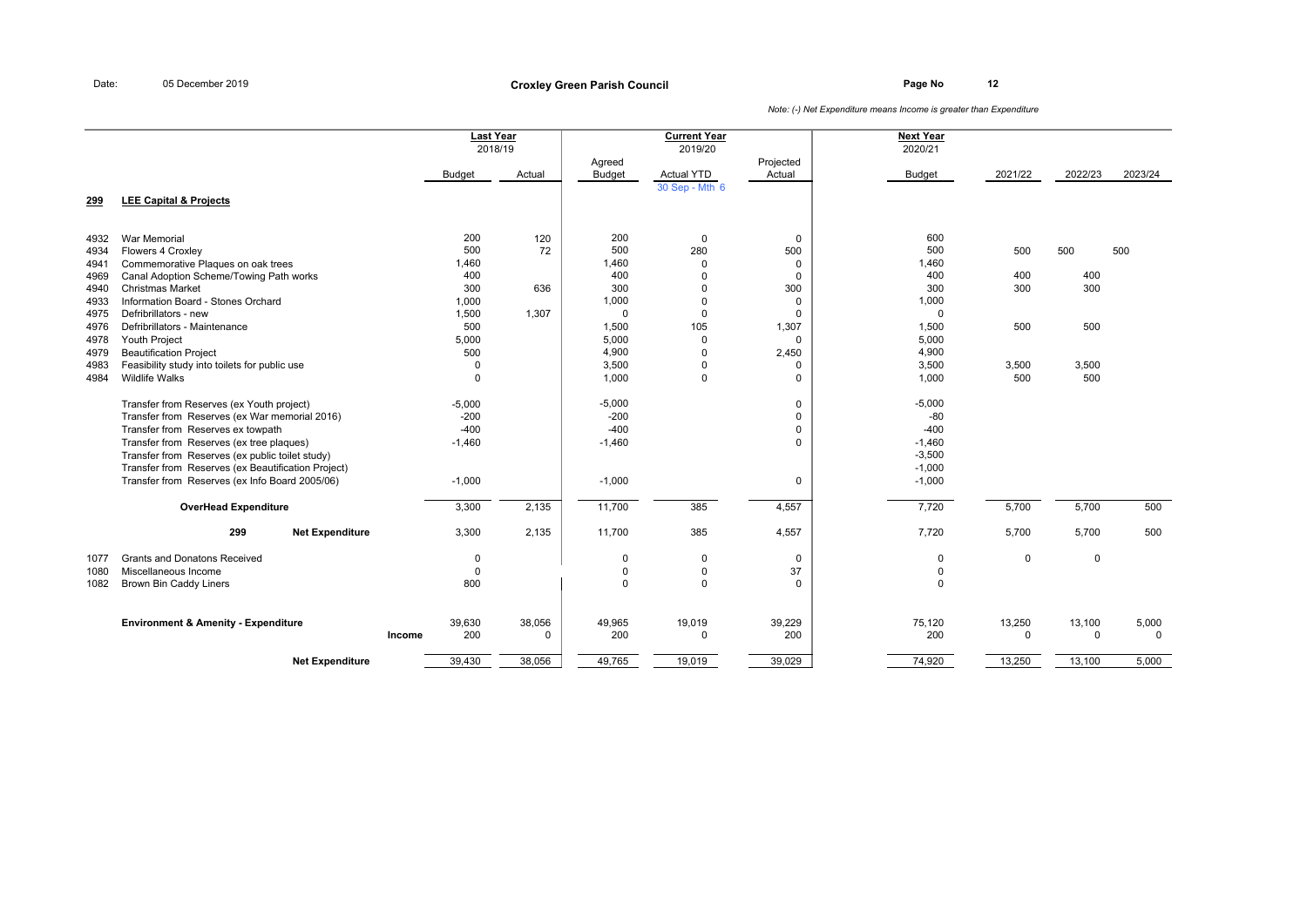**Page No <sup>13</sup> Croxley Green Parish Council**

|                                   |                                            | <b>Last Year</b><br>2018/19 |        | <b>Current Year</b><br>2019/20 |                            |                     | <b>Next Year</b><br>2020/21 |             |             |              |
|-----------------------------------|--------------------------------------------|-----------------------------|--------|--------------------------------|----------------------------|---------------------|-----------------------------|-------------|-------------|--------------|
|                                   |                                            | Budget                      | Actual | Agreed<br>Budget               | Actual YTD                 | Projected<br>Actual | Budget                      | 2021/22     | 2022/23     | 2023/24      |
| <b>Planning &amp; Development</b> |                                            |                             |        |                                | 30 Sep - Mth 6             |                     |                             |             |             |              |
| 301                               | Roads & Street Furniture                   |                             |        |                                |                            |                     |                             |             |             |              |
|                                   | Salt Bins/Salt                             | 500                         | 257    | 500                            |                            |                     | 500                         |             |             |              |
| 4043<br>4047                      | Footpath Maintenance                       | 1,000                       | 0      | 1,000                          | $\mathbf 0$<br>$\mathsf 0$ | 0                   | 1,000                       |             |             |              |
| 4050                              | <b>Bus Shelters</b>                        | 100                         | 0      | 100                            | $\mathbf 0$                |                     | 100                         |             |             |              |
|                                   |                                            |                             |        | $\mathbf 0$                    |                            |                     | $\mathbf 0$                 |             |             |              |
|                                   | CMS Grant for Footpath Maint               | $-1,000$                    |        | $-1,000$                       | $\mathbf 0$                | $\mathbf 0$         | $-1,000$                    |             |             |              |
|                                   | Tfr from Reserves (ex Bus Shelters)        |                             |        | $-100$                         |                            |                     | $-100$                      |             |             |              |
|                                   | Tfr from Reserves (ex Salt Bins/Salt 2017) | $-500$                      |        | $-500$                         | $\mathbf 0$                | 0                   | $-250$                      |             |             |              |
|                                   | Tfr from Reserves ex Equipment Maint       | $\Omega$                    |        | $\mathbf 0$                    | $\mathbf 0$                | $\Omega$            | $\mathbf 0$                 |             |             |              |
|                                   |                                            |                             |        |                                |                            |                     |                             |             |             |              |
|                                   | <b>OverHead Expenditure</b>                | 100                         | 257    | $\mathbf 0$                    | $\mathbf 0$                | $\mathbf{0}$        | 250                         | $\mathbf 0$ | $\mathbf 0$ | $\mathbf{0}$ |
|                                   | 301<br><b>Net Expenditure</b>              | 100                         | 257    | 0                              | $\mathbf 0$                | $\mathbf 0$         | 250                         | $\mathbf 0$ | 0           | $\mathbf 0$  |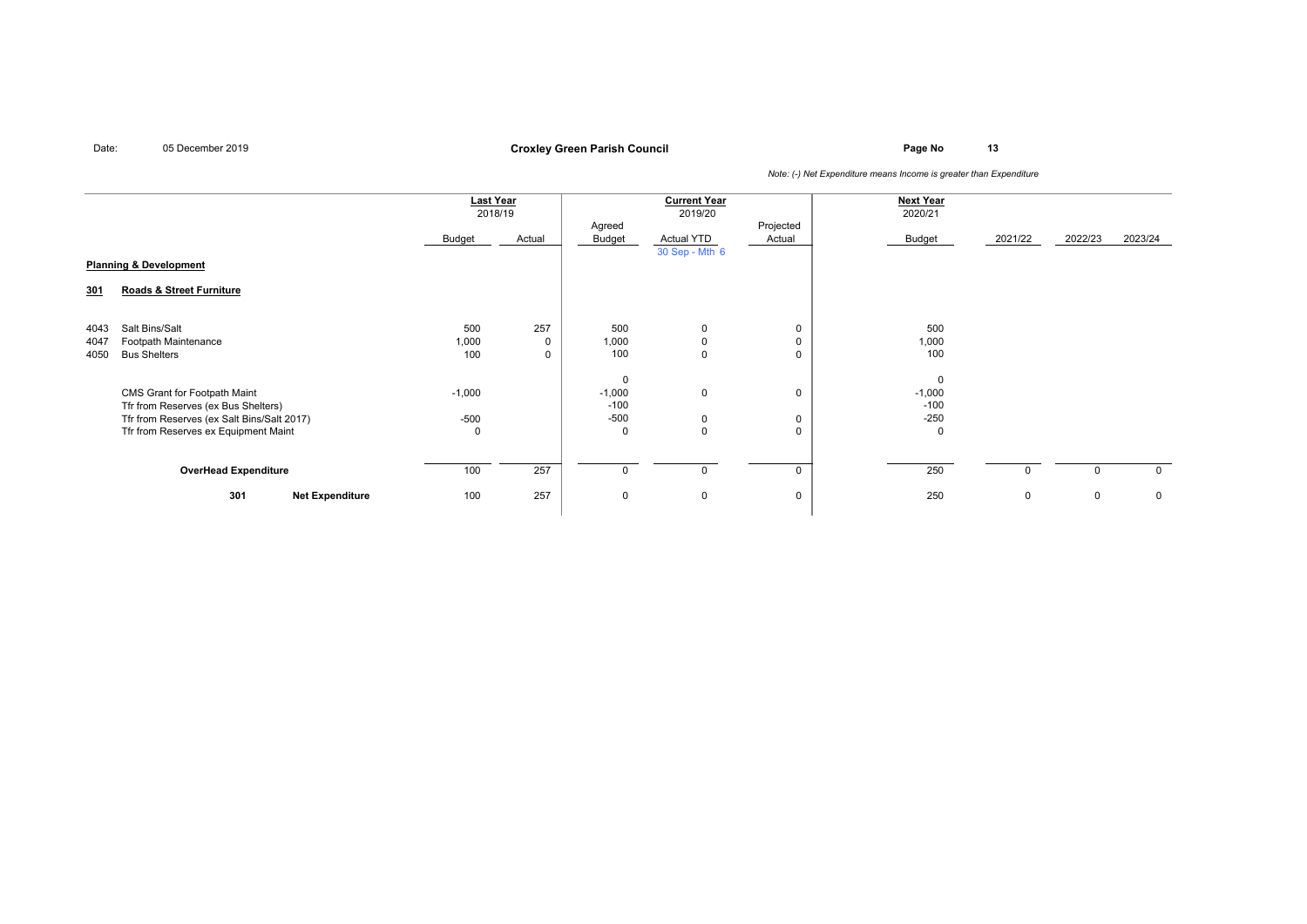## **Page No <sup>14</sup> Croxley Green Parish Council**

|      |                               | <b>Last Year</b><br>2018/19 |        | <b>Current Year</b><br>2019/20 |                              |                     | <b>Next Year</b><br>2020/21 |         |         |         |
|------|-------------------------------|-----------------------------|--------|--------------------------------|------------------------------|---------------------|-----------------------------|---------|---------|---------|
|      |                               | Budget                      | Actual | Agreed<br>Budget               | Actual YTD<br>30 Sep - Mth 6 | Projected<br>Actual | Budget                      | 2021/22 | 2022/23 | 2023/24 |
| 302  | <b>Community Bus</b>          |                             |        |                                |                              |                     |                             |         |         |         |
| 4702 | <b>Community Bus</b>          | 6,900                       | 7,085  | 6,900                          | 3,380                        | 6,900               | 7,400                       | 6,900   | 6,900   | 6,900   |
|      | <b>OverHead Expenditure</b>   | 6,900                       | 7,085  | 6,900                          | 3,380                        | 6,900               | 7,400                       | 6,900   | 6,900   | 6,900   |
|      | 302<br><b>Net Expenditure</b> | 6,900                       | 7,085  | 6,900                          | 3,380                        | 6,900               | 7,400                       | 6,900   | 6,900   | 6,900   |